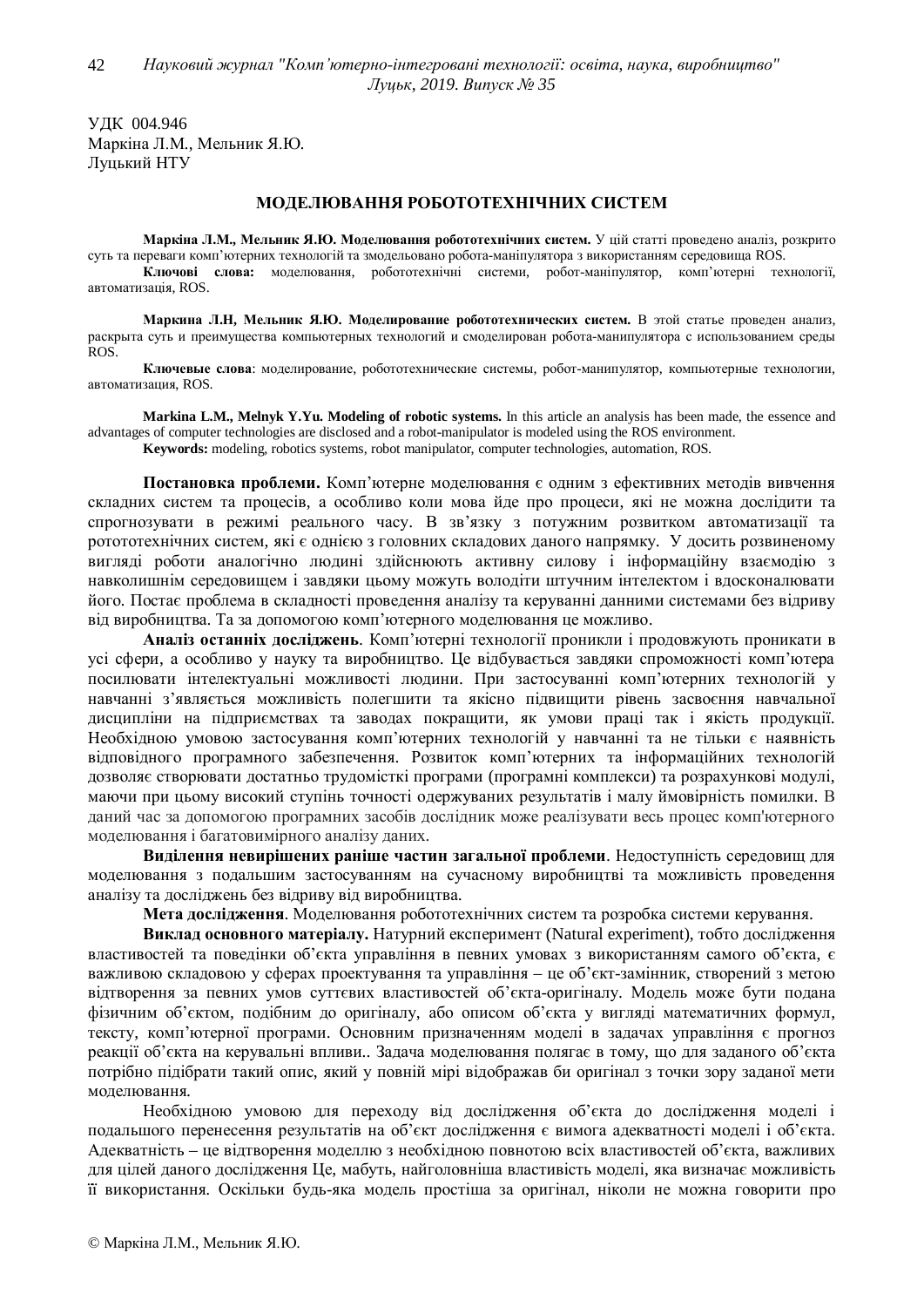абсолютну адекватність, при якій модель за всіма характеристиками відповідає оригіналу. Методи моделювання широко використовуються в різних сферах людської діяльності, особливо в сферах проектування та управління, де основними є процеси ухвалення ефективних рішень на основі отримуваної інформації. Метою моделювання є здобуття, обробка, подання і використання інформації про об'єкти, які взаємодіють між собою і зовнішнім середовищем; а модель тут виступає як засіб пізнання властивостей і закономірностей поведінки об'єкта.

Комп'ютерне моделювання є одним з ефективних методів вивчення складних систем та процесів. Комп'ютерне моделювання полягає в проведенні серії обчислювальних експериментів на ЕОМ, метою яких є аналіз, інтерпретація та співставлення результатів моделювання з реальною поведінкою об'єкта та, при необхідності, наступне удосконалення моделі.

У зв'язку з повсюдною автоматизацією виробництва широкого поширення набули промислові роботи-манпулятори, які в сукупності з програмованим логічним контролером утворюють робототехнічний комплекс. Такі системи дають можливість автоматизувати принципово будь-які операції, що виконуються людиною, а швидкість перебудови на виконання нових операцій при освоєнні нової продукції чи інших змінах у виробництві дозволяє зберегти за автоматизованим за допомогою роботів виробництвом, принаймні ту ж гнучкість, яку на сьогодні мають лише виробництва, які обслуговуються людиною.

Застосування такого робототехнічного комплексу в виробничому процесі дозволяє раціонально підійти до використання трудових ресурсів, підвищити якість виконання виробничої технологічної операції, знизити часові витрати на її виконання, знизити собівартість продукції за рахунок зменшення відсотка браку і зниження невиробничих витрат (оплати понаднормових робіт і простоїв робочих), збільшити випуск пролукції, пілвишити ефективність виробништва в цілому. Проведені нами дослідження показали, що найбільш ефективним методом дослідження будь-якої системи без відриву від виробництва є розроблення імітаційної моделі.

Імітаційна модель реалізується деякою комп'ютерною програмою чи пакетом програм, що імітує поведінку складної технічної, економічної, біологічної, соціальної чи іншої системи з потрібною точністю. Такі моделі використовують для дослідження змін об'єктів обраної системи дослідження, для створення комп'ютерних ігор, «віртуальних світів», навчальних програм та анімацій.

В даній статті ми спробуємо вам продемонструвати можливості одного із програмних середовищ, яке саме спрямоване на моделювання та керування робототехнічними системами, а саме роботом –маніпулятором, який дуже розповсюдженний в умовах сьогодення та потребує постійного вдосконалення як конструктивного так і програмного. До таких програмних продуктів ставиться ряд вимог: здійснювати керування роботом-маніпулятором, надання можливості вибору режиму роботи, надавати можливість формувати програми автоматичного керування і їх завантаження з бази даних, формувати трьохвимірну візуалізацію з можливістю попереднього перегляду функціонування розробленої програми на етапі налаштування.

Сьогодні основним типом маніпуляційних систем роботів є маніпулятори з різними варіантами напівавтоматичного і автоматизованого управління, а також однопрограмні автоматичні маніпулятори (автооператори і механічні руки). З'явилися вони головним чином для маніпулювання об'єктами, безпосередній контакт з якими для людини шкідливий або небезпечний.. Вони являють собою просторові механізми у вигляді розімкнутих, рідше замкнутих кінематичних ланцюгів з ланок, утворюють кінематичні пари з однією, рідше двома ступенями рухливості з кутовим або поступальним відносним рухом і системою приводів зазвичай роздільних для кожного ступеня рухливості. На кінці маніпулятора знаходиться робочий орган.

Ступені рухливості маніпулятора діляться на переносні і орієнтовані. Переносні ступеня рухливості служать для переміщення робочого органу в межах робочої зони маніпулятора, а орієнтують - для його орієнтації. Мінімально необхідне число переносних ступенів рухливості для переміщення робочого органу в будь-яку точку вільної робочої зони дорівнює трьом. Робочі органи маніпуляторів служать для безпосередньої взаємодії з об'єктами зовнішнього середовища і діляться на захватні пристрої і спеціальний інструмент. Вони призначені для того, щоб брати об'єкт, утримувати його в процесі маніпулювання і звільнити після закінчення цього процесу. У зв'язку з великою різноманітністю об'єктів маніпулювання розроблено велику кількість різних комбінацій цих типів захватних пристроїв і безліч спеціальних захватних пристроїв, заснованих на різних оригінальних принципах дії.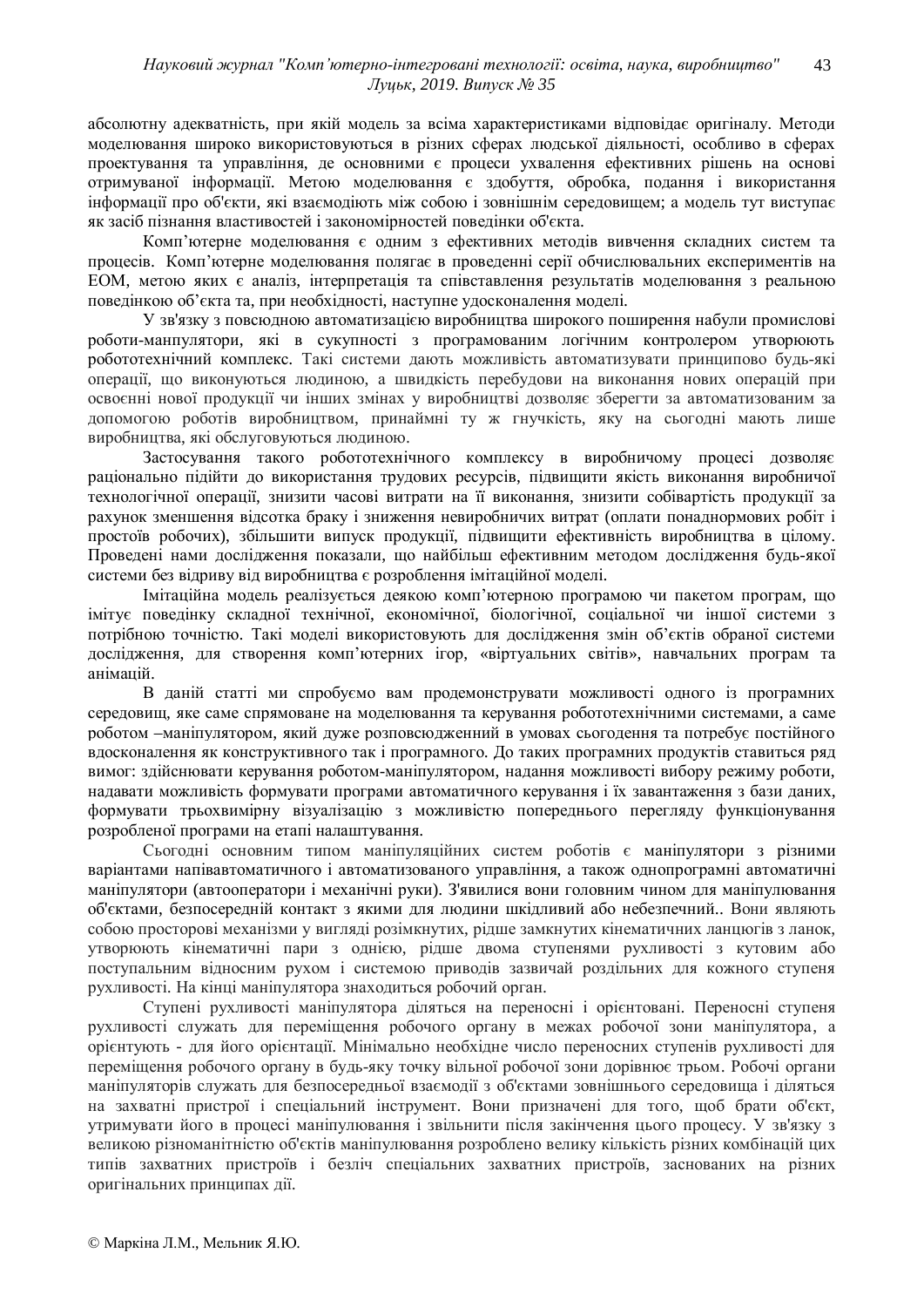Після проведеного аналізу та особливостей робототехнічних систем ми прийшли до висновку, що сучасний стан і темпи розвитку даного напрямку потребує використання такої комп'ютерної системи, яка дозволить поєднати аналіз, керування, а саме головне це безкоштовне середовище, яке є үніверсальним, як для особистих потреб так і для виробничих. Для рішення наших проблем, було вибрано середовище Robot Operating System

Robot Operating System (ROS) - це гнучке середовище для написання програмного забезпечення для роботів. Це набір інструментів, бібліотек і угод, покликаних спростити завдання створення складної і надійної поведінки робота на різноманітних роботизованих платформах. Дана платформа є універсальною тому, що вона дозволяє створювати один проект багатьма експертами, які займаються розробкою окремої взятої частини системи, а потім відбувається об'єднання всіх складових системи. Середовище ROS співпрацює з усіма проведеними дослідженнями та розробленими моделями, які спираються на роботу один одного. Це дозволяє залучати фахівців не лише з одного відділу або виробництва, але і усіх хто займається даною проблемою.

Дане програмне сереловише забезпечує таку реалістичну тривимірну візуалізацію, що пілком годяться і для якісної презентації, що ілюструє ті чи інші концепції або функції, для представлення потенційним замовникам, інвесторам або партнерам, а також у навчальному процесі при вивченні робототехніки. Ядро системи виглядає наступним чином



Рис. 1. Вигляд ядра системи

Для створення емуляцій ROS використовує gazebo. Gazebo\_ros\_pkgs - це набір пакетів ROS, які надають необхідні інтерфейси для моделювання робота в тривимірному симуляторі твердого тіла Gazebo для роботів. Він інтегрується з ROS, використовуючи повідомлення ROS, сервіси та динамічне перенастроювання. Програмування робота проводиться за допомогою Move It. Даний пакет призначений для планування складних рухів для роботів будь-якої конструкції. Робот представляється у вигляді моделі з урахуванням всіх рухомих частин і обмежень на їх пересування. Далі можна розрахувати траєкторію всіх кінцівок робота при його переході з одного стану в інший. Для того щоб змоделювати робота-маніпулятора спочатку було розроблено модель в симуляторі Gazebo, яка виглядає наступним чином.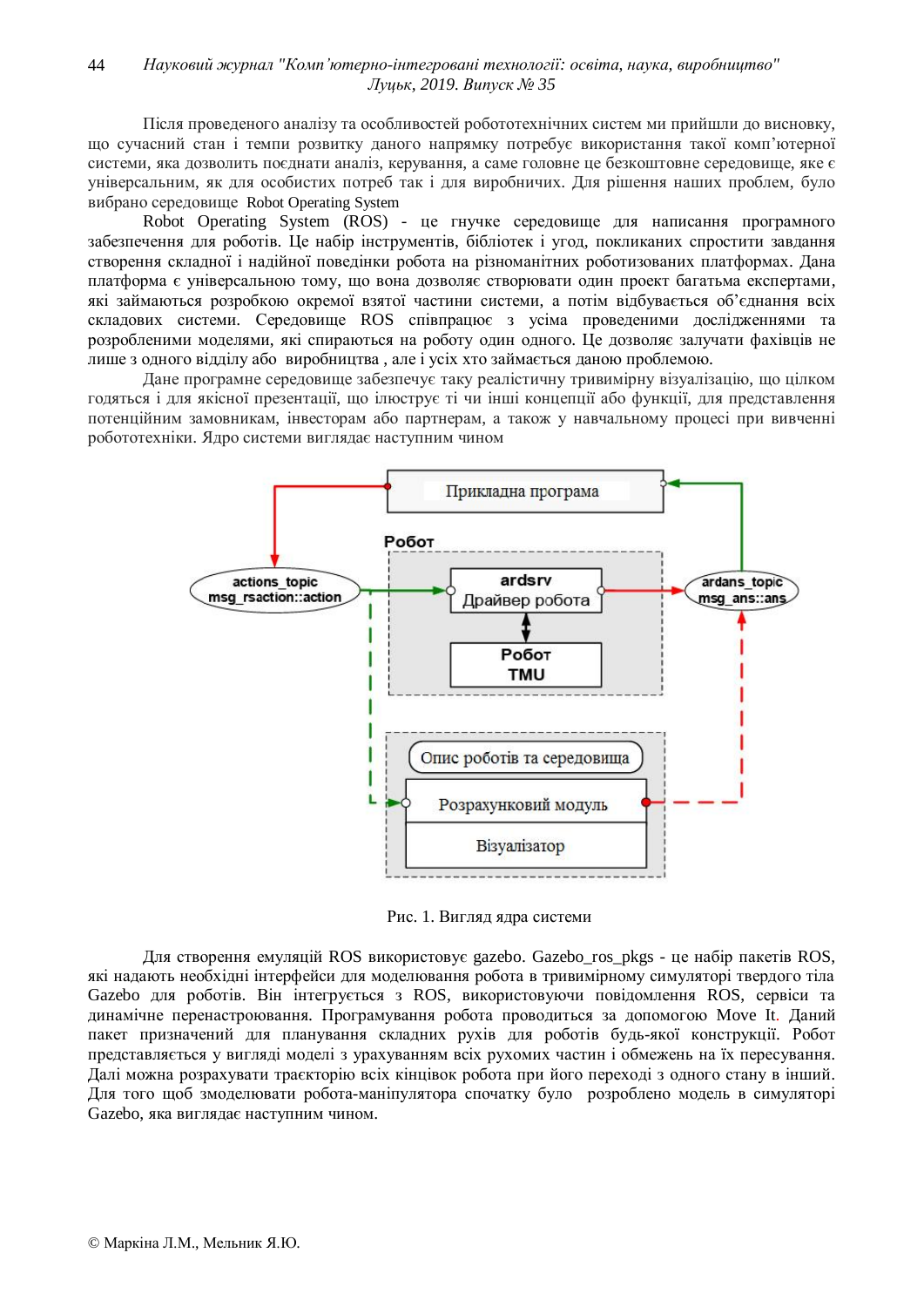

Рис. 2. Симуляція в Gazebo

Далі було розроблено систему керування, яка реалізується за допомогою підключення пакета Moveit.

Після завершення процесу моделювання було створено проект. Після чого, ми розробили такий алгоритм роботи для робота-маніпулятора, який необхідний саме для нашого виробництва на якому ця система в подальшому буде впроваджена. Одним із найбільш точних ланок промисловості є вирізання різноманітних фігур з металу за допомогою лазера. Даний технологічний процес потребує високої точності, тому дана ланка особливо потребує впровадження робототехнічних систем (роботів-маніпуляторів) або заміну вже існуючих, які не забезпечують необхідних показників якості.

| Start                                |                  |                             |                                                   |              | <b>Optimize Self-Collision Checking</b>                                                                                                                                                                                                                                                 |                             |  |
|--------------------------------------|------------------|-----------------------------|---------------------------------------------------|--------------|-----------------------------------------------------------------------------------------------------------------------------------------------------------------------------------------------------------------------------------------------------------------------------------------|-----------------------------|--|
| Self-Collisions                      |                  |                             |                                                   |              | The Default Self-Collision Matrix Generator will search for pairs of links on the robot that<br>can safely be disabled from collision checking, decreasing motion planning processing<br>time. These pairs of links are disabled when they are always in collision, never in collision, |                             |  |
| Virtual Ioints                       |                  |                             |                                                   |              | in collision in the robot's default position or when the links are adjacent to each other on<br>the kinematic chain. Sampling density specifies how many random robot positions to<br>check for self collision. Higher densities require more computation time.                         |                             |  |
| Planning Groups                      |                  |                             |                                                   |              | Sampling Density: Low                                                                                                                                                                                                                                                                   | High 10000                  |  |
| Robot Poses                          |                  |                             | Min. collisions for "always"-colliding pairs: 95% |              |                                                                                                                                                                                                                                                                                         | C Generate Collision Matrix |  |
| <b>End Effectors</b>                 |                  | LinkA                       | Link B                                            | Disabled     | <b>Jeason to Disable</b>                                                                                                                                                                                                                                                                | ۰                           |  |
|                                      |                  | base link                   | shoulder link                                     | $\checkmark$ | <b>Adjacent Links</b>                                                                                                                                                                                                                                                                   |                             |  |
|                                      |                  |                             |                                                   |              |                                                                                                                                                                                                                                                                                         |                             |  |
|                                      | $\overline{z}$   | forearm link                | wrist 1 link                                      | M            | <b>Adiacent Links</b>                                                                                                                                                                                                                                                                   |                             |  |
|                                      | 3                | shoulder link               | upper arm link                                    | $\checkmark$ | <b>Adiacent Links</b>                                                                                                                                                                                                                                                                   |                             |  |
| Passive Joints<br>Author Information | $\boldsymbol{A}$ | upper arm link forearm link |                                                   | $\checkmark$ | <b>Adiacent Links</b>                                                                                                                                                                                                                                                                   |                             |  |
| Configuration Files                  | $\overline{5}$   | wrist 1 link                | ee link                                           | $\checkmark$ | Never in Colli                                                                                                                                                                                                                                                                          |                             |  |
|                                      | 6                | wrist 1 link                | wrist 2 link                                      | $\checkmark$ | <b>Adjacent Links</b>                                                                                                                                                                                                                                                                   |                             |  |
|                                      | $\overline{7}$   | wrist 1 link                | wrist 3 link                                      | $\checkmark$ | Never in Colli                                                                                                                                                                                                                                                                          |                             |  |



|                      | Create poses for the robot. Poses are defined as sets of joint values for particular planning |                     |            |
|----------------------|-----------------------------------------------------------------------------------------------|---------------------|------------|
| Self-Collisions      | groups. This is useful for things like folded arms.                                           |                     |            |
| Virtual joints       | Pose Name:                                                                                    |                     | ۰          |
|                      | home                                                                                          | shoulder pan joint  |            |
| Planning Groups      | Planning Group:                                                                               |                     | 0.000C     |
|                      | manipulator<br>÷                                                                              | shoulder lift joint |            |
| Robot Poses          |                                                                                               |                     | $-1.500$   |
|                      |                                                                                               |                     |            |
| <b>End Effectors</b> |                                                                                               | elbow joint         | ŕ          |
| Passive Joints       |                                                                                               |                     | 1.5000     |
|                      |                                                                                               | wrist 1 joint       |            |
| Author Information   |                                                                                               |                     | 0.0000     |
| Configuration Files  |                                                                                               | wrist 2 joint       |            |
|                      |                                                                                               |                     | $0.0000 -$ |
|                      |                                                                                               | ٠                   | ×          |

Рис. 3. Налаштування робота-маніпулятора.